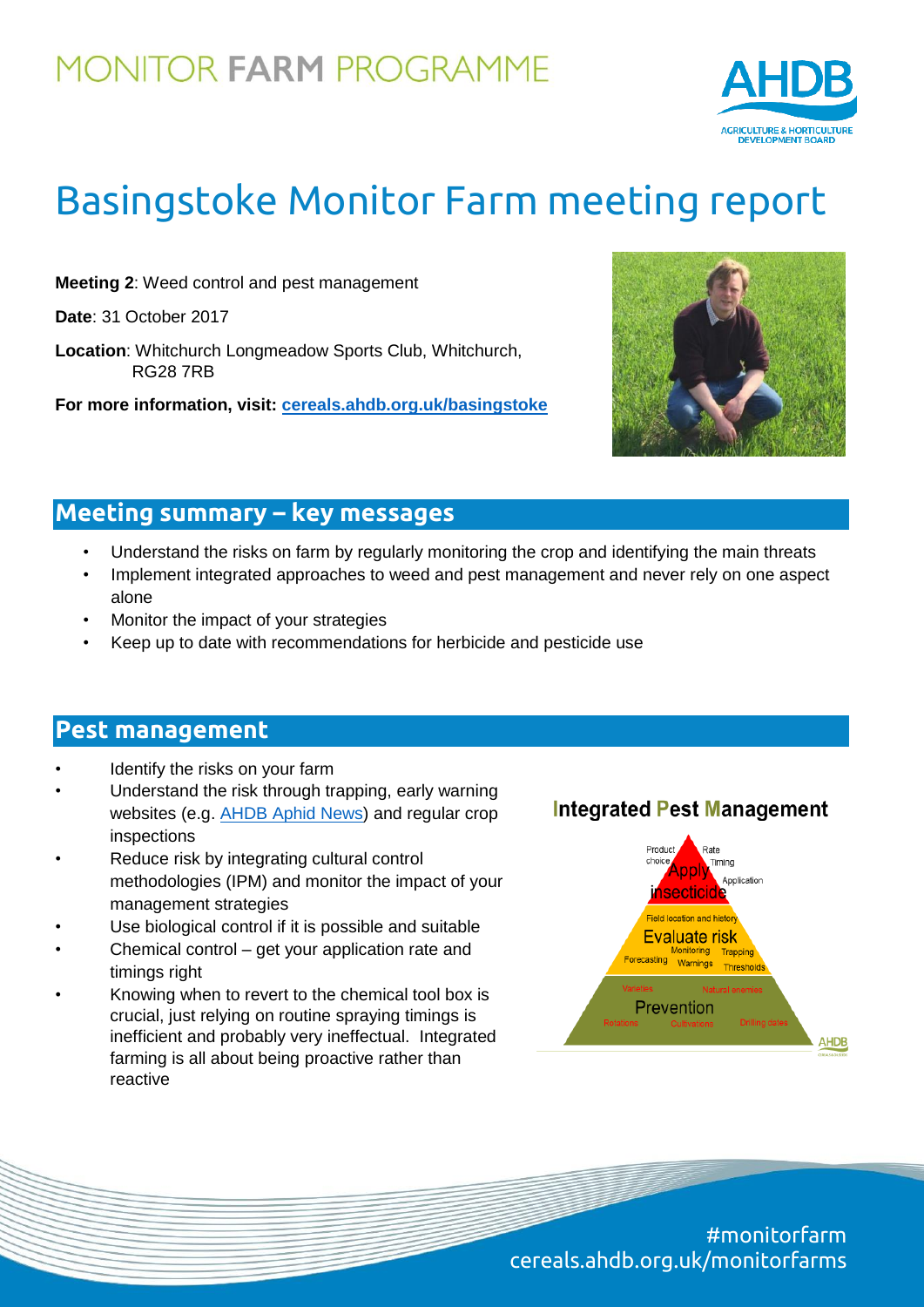## **MONITOR FARM PROGRAMME**



Reliance on pyrethroids for pest control; are you integrating it efficiently and effectively within an IPM strategy?

#### Insecticide usage on wheat



### **Weed management**

- Try and identify the main weed threats on your farm, especially the varieties of brome, as rye brome is much harder to control than meadow brome
- Italian rye-grass and bromes could be the next major threat if not properly controlled
- Black-grass seeds will see a natural 70 80% per year decline if seeds are left on the top of the soil
- Glyphosate resistance now a real threat so ensure application rates are not compromised
- Implement an integrated approach to weed management and never rely on one aspect alone
- Fallowing does have a place on the worst effected fields especially for two years plus (fallowing for two years will see a reduction of  $5 - 7\%)$
- Periodic ploughing does have a place in controlling seed burdens (66% reduction in black-grass seeds if methodically undertaken) however, it is not advised to plough directly after fallowing as this can promote the seed bank germination
- Spring drilling is one of the most effective methods in controlling grass weeds especially blackgrass with  $\sim$  90% seed control
- Utilise web based weed information and management sites in order to keep abreast with recommendations eg WRAG-UK

#monitorfarm cereals.ahdb.org.uk/monitorfarms